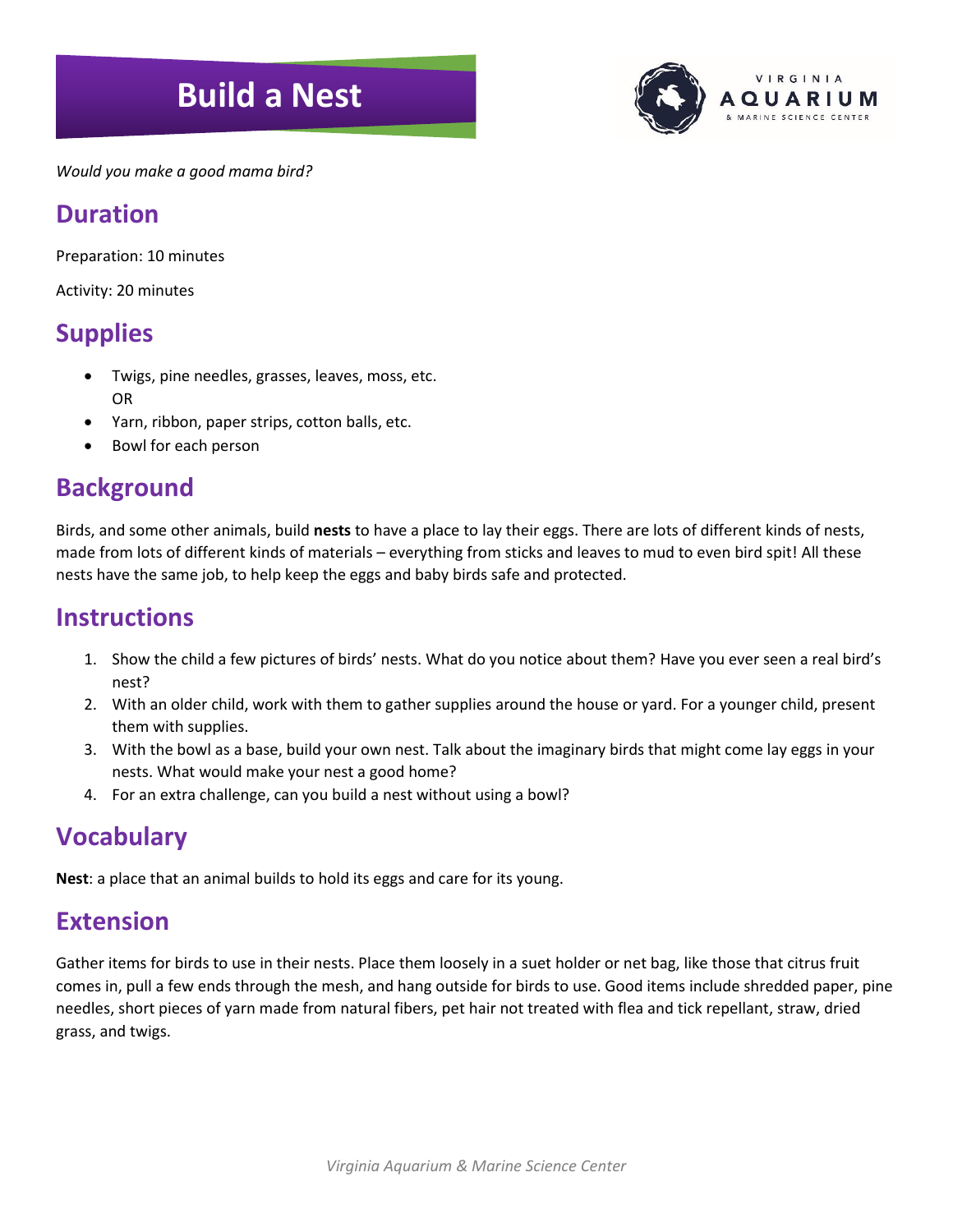#### **Examples of Bird Nests**



"Bird's Nest" by Rugged Lens is licensed under CC BY-SA 2.0



"bird's nest" by grace\_kat is licensed under CC BY-SA 2.0

*Virginia Aquarium & Marine Science Center*